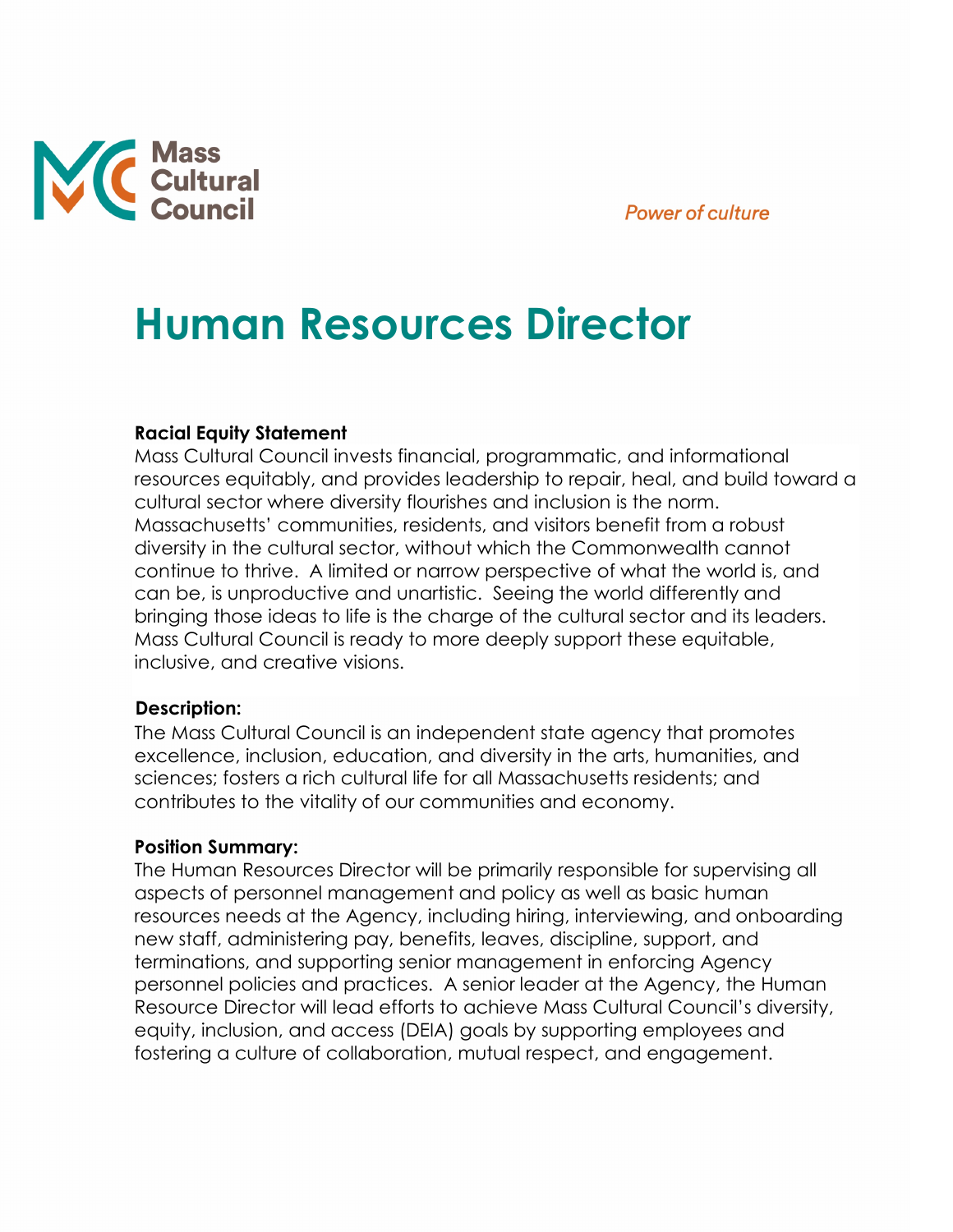The Human Resources Director reports to the Executive Director and is a member of, and supports, the existing senior staff team which is comprised of the Deputy Director, Operations Director, and Public Affairs Director.

## **Direct Reporting Staff:**

Universal Access Team (2 program officers assigned to the UP Initiative and DEIA efforts)

## **Duties and Responsibilities**

## **Provide leadership in the development, promotion, and implementation of human resources policies and practices.**

- Serve as initial and primary point of contact for staff on all HR-related issues, policies, and benefits.
- Provide support and guidance to senior management, supervisors, and other staff when complex, specialized, and sensitive questions and issues arise.
- Be fully cognizant of and familiar with all relevant Commonwealth of Massachusetts employment policies and platforms and applicable collective bargaining agreements.
- Maintain compliance with federal, state, and local employment laws and regulations, and recommended best practices; reviews policies and practices to maintain compliance.
- Maintain knowledge of trends, best practices, regulatory changes, and new technologies in human resources, talent management, and employment law.
- Maintain and update personnel policies and handbook, organizations chart, job descriptions, HR Related staff Working groups and employee evaluations.
- Maintain and support collaborative special cross-agency working groups and task forces

## **Oversee all processes related to employee recruitment, onboarding, retention, professional development, and departures.**

- Partner with senior management to understand and execute Mass Cultural Council's personnel operations, particularly as it relates to current and future talent needs, recruiting, retention, and succession planning.
- Oversee process for supporting and promoting staff professional development opportunities.
- Administer and execute routine tasks in delicate circumstances such as providing reasonable accommodations, disciplinary meetings,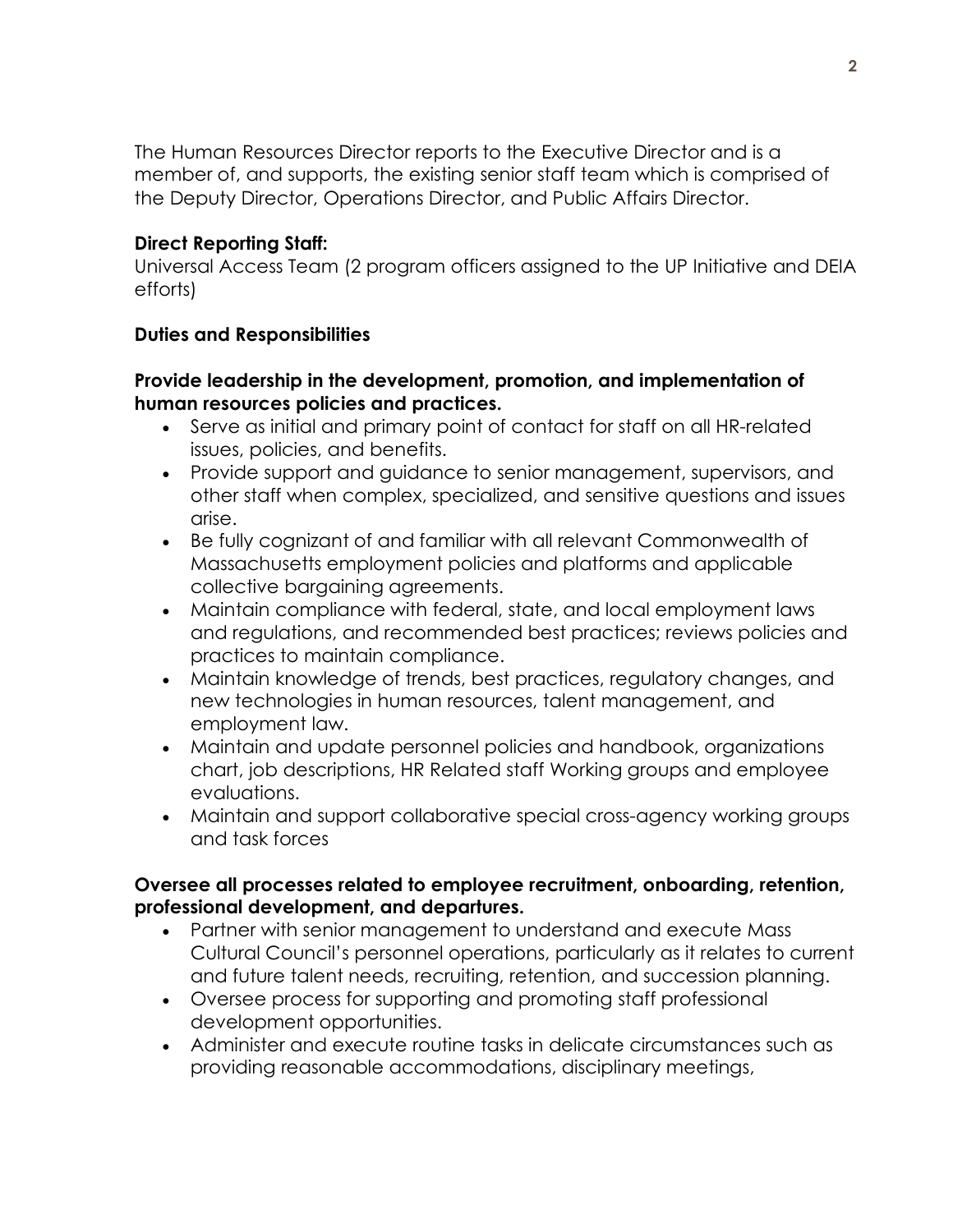grievances, employee disputes, investigating allegations of wrongdoing, and terminations.

- Promote and coordinate professional development, policy trainings and workshops of staff.
- Oversee new employee/intern orientation and ongoing onboarding support in partnership with the employee's supervisor.
- Manage the Agency's annual employee Conversations to Connect protocol.
- Serve as Anti-Sexual Harassment Officer and similar positions for Agency.
- Maintain staff records.

## **Promote a culture of inclusion and staff engagement in support of the Agency's diversity, equity, inclusion, and access goals.**

- Work with the staff HR Working group on polices, best practices, and projects.
- Promote staff input and feedback through staff surveying and meetings as needed.
- Support regular pay equity audits and reviews.
- Promote staff wellness and morale and identifying opportunities to motivate and support current staff.

## **Ensure efficient, timely, and effective implementation of employee benefits and payroll.**

- Oversee, with fiscal staff, the smooth operation of payroll processing and benefits administration, including responding to staff inquiries and requests.
- Prepares payroll budgets and projections for senior management.
- Serve as a resource/liaison/advocate for employees navigating the GIC, Benstrat, Commonwealth, and Retirement systems.

# **Representing the Agency**

- Represent the Mass Cultural Council in a wide range of public settings, meetings, events, conferences, etc. as requested.
- Take part in and contribute to Agency-wide activities and initiatives.
- Advance Agency's Racial Equity Goals.

Occasional in-state travel and nights and weekends required. Other duties as mutually agreed.

# **Qualifications:**

• Relevant work experience in human resources/personnel management